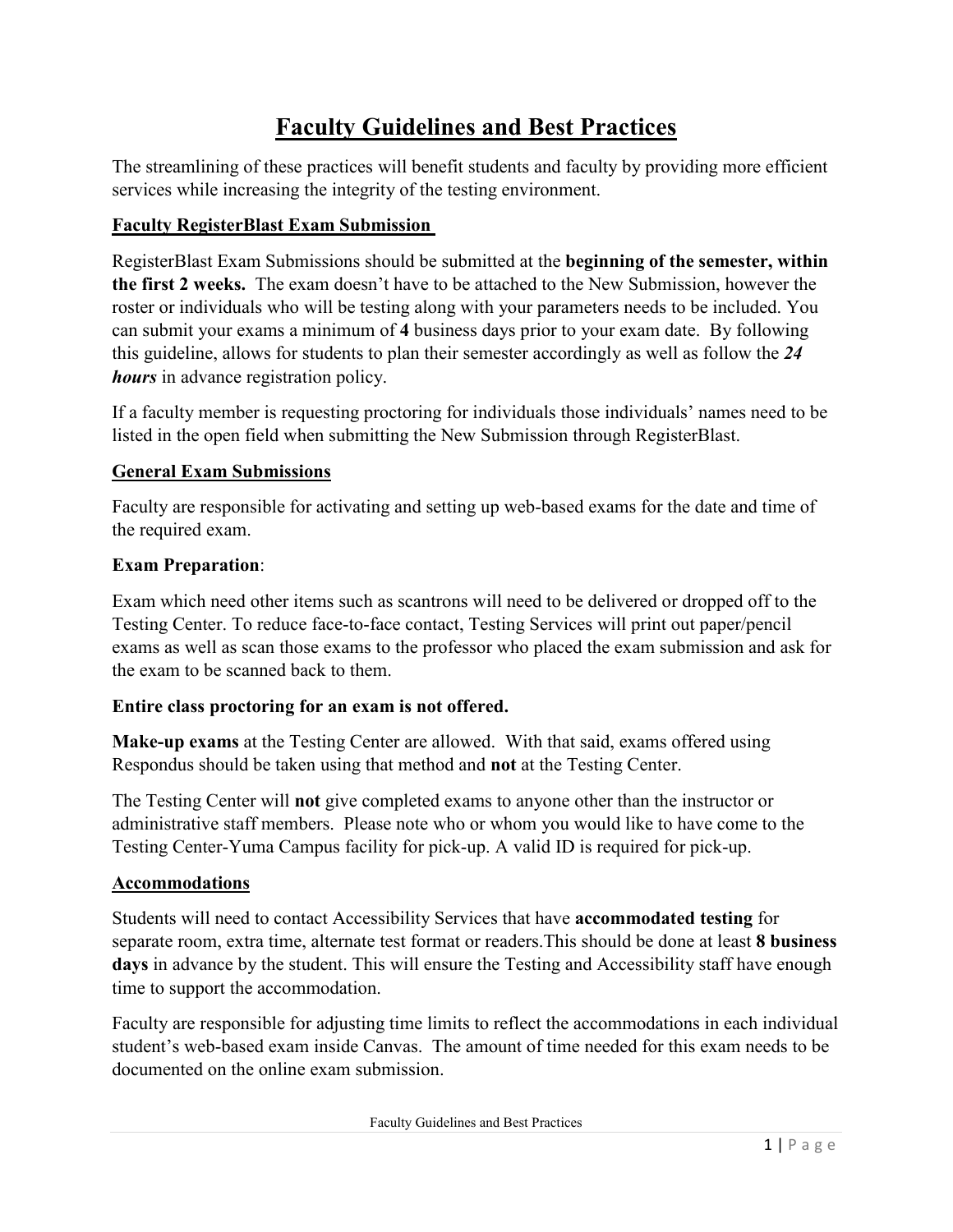# **Testing Software/Web Applications**

Browsers: Chrome, Mozilla Firefox, Internet Explorer

Software: Canvas, Respondus Lockdown Browser **without cameras**, Pearson My Math Lab

*If you are testing students inside the testing facility there is no need to use Respondus.* 

# **Test Pick-ups**

Faculty requesting special accommodations for pickup must include that information in their RegisterBlast submission.

#### **Homework**

The Testing Center will **not** accept homework.

#### **Scanning/Emailing Completed Exams**

The standard time frame for exams to be scanned to faculty is within **2** business days. This courtesy service may exceed the 2-business day turn around especially during peak times. If you need your exams contact our office at 928-344-7641 or email us at [testing@azwestern.edu.](mailto:testing@azwestern.edu)

#### **ID Policy**

Students are required to have a valid and current identification to take their exams at any AWC testing site. Acceptable identification includes; AWC student ID, driver's license, a state-issued ID or a current High School student ID.

A faculty member may bring a student into the Testing Center to take an exam when the student does not have the appropriate ID.

#### **Communication to Students**

Please consider using the following communication to your students:

Taking an exam at the Yuma Campus-Testing Center will require you to set an appointment through a system called RegisterBlast. There are two methods to scheduling your exam.

• Using the link,<https://www.registerblast.com/azwestern/Exam/List> you are able to follow the prompts and schedule your exam.

# **OR**

• Logging into Canvas you are able to log into Register Blast with your institution credentials and then select your appointment.

You are only allowed to schedule **one exam date and time per exam**. It is important to schedule sooner than later as availability is **limited** and you must have a **minimum of 24 hours' notice** in order to schedule your exam.